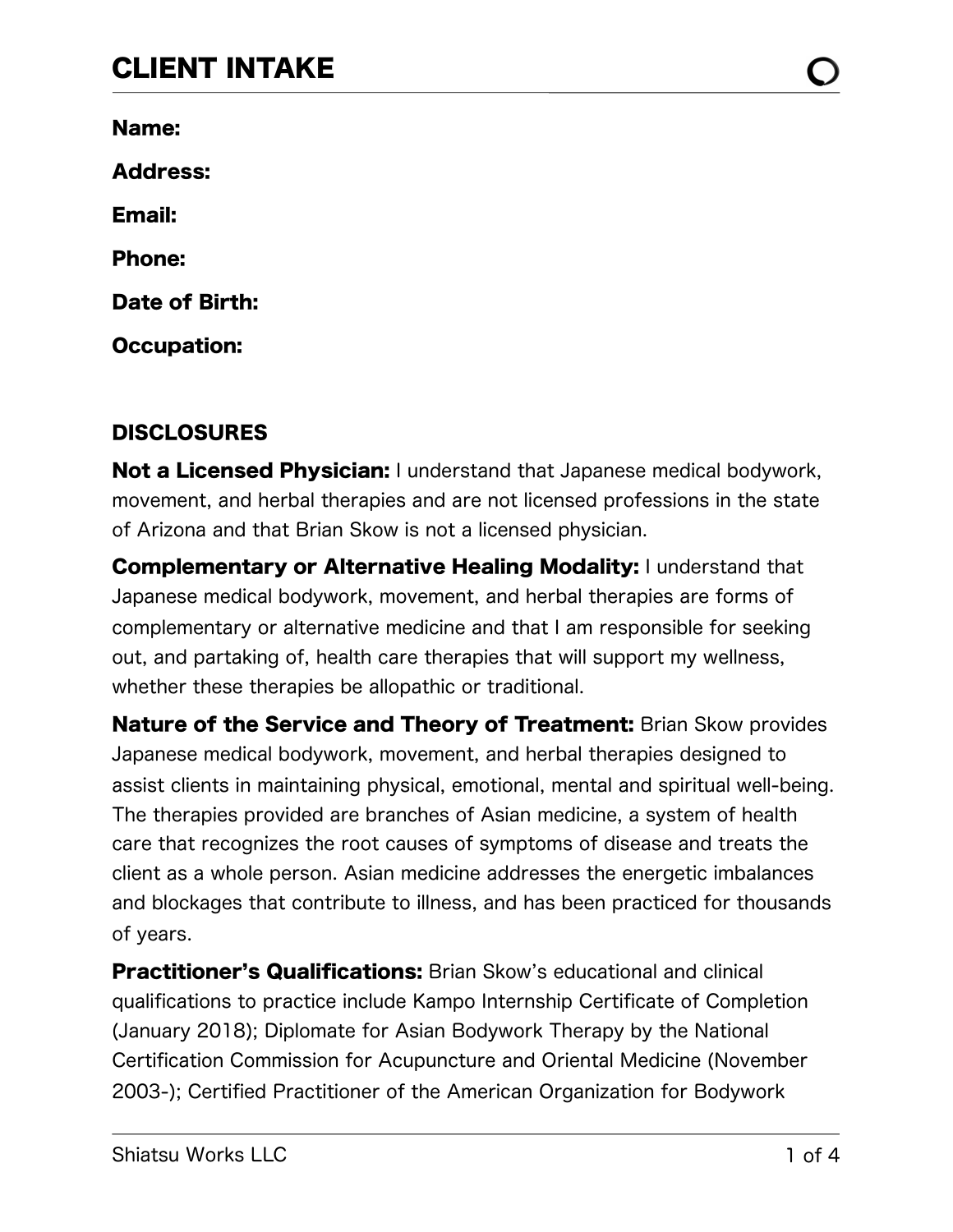# CLIENT INTAKE

**Privacy:** I understand that my information will be kept confidential and only released with my permission.

**Newsletter:** I understand that I will be subscribed to an electronic newsletter to stay abreast of Brian Skow's practice, and am free to unsubscribe at any time.

**Cancelation:** I understand that if I give less than 24 hours notice of cancelation, I will be charged 1/2 the price of the scheduled therapy or instruction.

**Payment:** I understand that payment is due upon completion of the treatment or instruction and that insurance will not be billed.

**Consent:** By signing below, I acknowledge the above and consent to participate in Japanese medicine therapies and instruction.

#### Printed name:

Signature:

Date:

MAJOR COMPLAINTS Why have you come for therapy?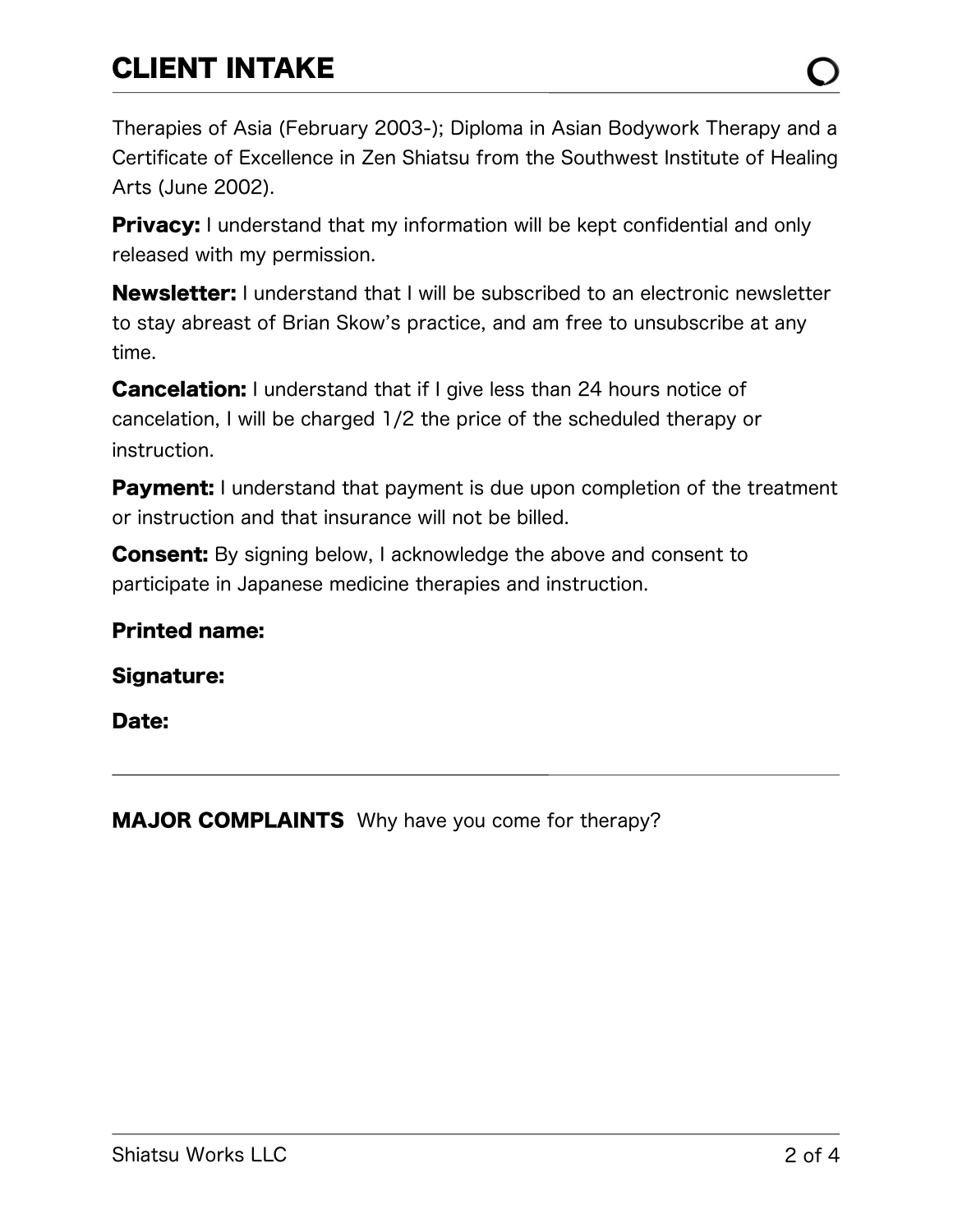Please circle any areas of concern and make comments.



Base4Health<sup>*s*™</sup> Please share your behaviors.

Nutrition:

Exercise:

Sleep:

Meditation: